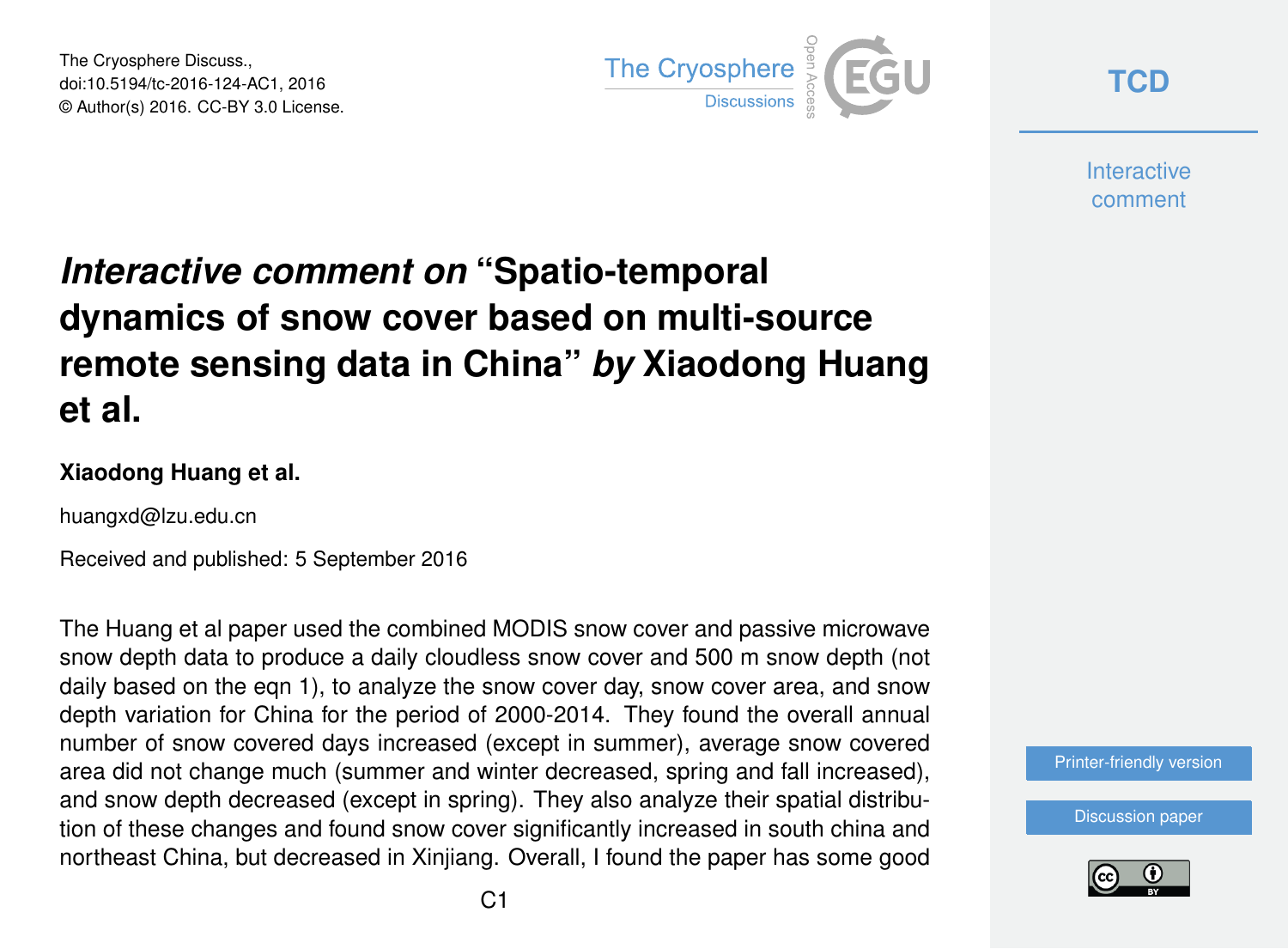results and may be publishable with carefully addressing my comments below. One of my major comments is the English writing that needs to be carefully edited throughout the paper. The second one is the lack of discussion of their results with other published results, (such as the recent published Ke et al., 2016); without discussion, we do not know how this result differing from or similar as the known literature. The third one is the possible reason behind to all of the variation and changes. I know the last one is hard and I do not expect a thorough explanation, but some qualitative discussions are needed.

Response: Firstly, on behalf of all authors, we want to thank you for your affirmation for our work, and also your great help and suggestions for this manuscript. We are sorry the inconvenience caused to you about our English writing. The editorial changes for language usage throughout were made by a native English scientific editor in this version. In addition, based on your suggestion, a discussion section was added in the manuscript. We compared the Ke's as well as others results with our conclusions in discussion, and the possible reason behind the snow variation was also discussed. Thank you again for the great suggestion.

Author's changes in manuscript: Please see our responses to the above comments in revised manuscript.

Below are some general comments: Abstract: the abstract writing is not very clear and needs to rewrite and more organized and more clarification. For example, in Line 15-19, they talked about the snow covered days and snow cover area, but these two contents are mixed in several sentences; snow depth is also mentioned here, but later in line 20-21, snow depth is mentioned again. I also confused in the line 15, they said snow depth increased, but 20-21, snow depth was decreased except in spring. Unless the increase in spring is much larger than the decreased in other seasons, it is not possible to see the annual snow depth was increased as stated in line 15. If this is the case, then authors should make this statement clear, not let readers to figure it out. Also the last sentence in the abstract, authors should say all regions with increase

# **[TCD](http://www.the-cryosphere-discuss.net/)**

**Interactive** comment

[Printer-friendly version](http://www.the-cryosphere-discuss.net/tc-2016-124/tc-2016-124-AC1-print.pdf)

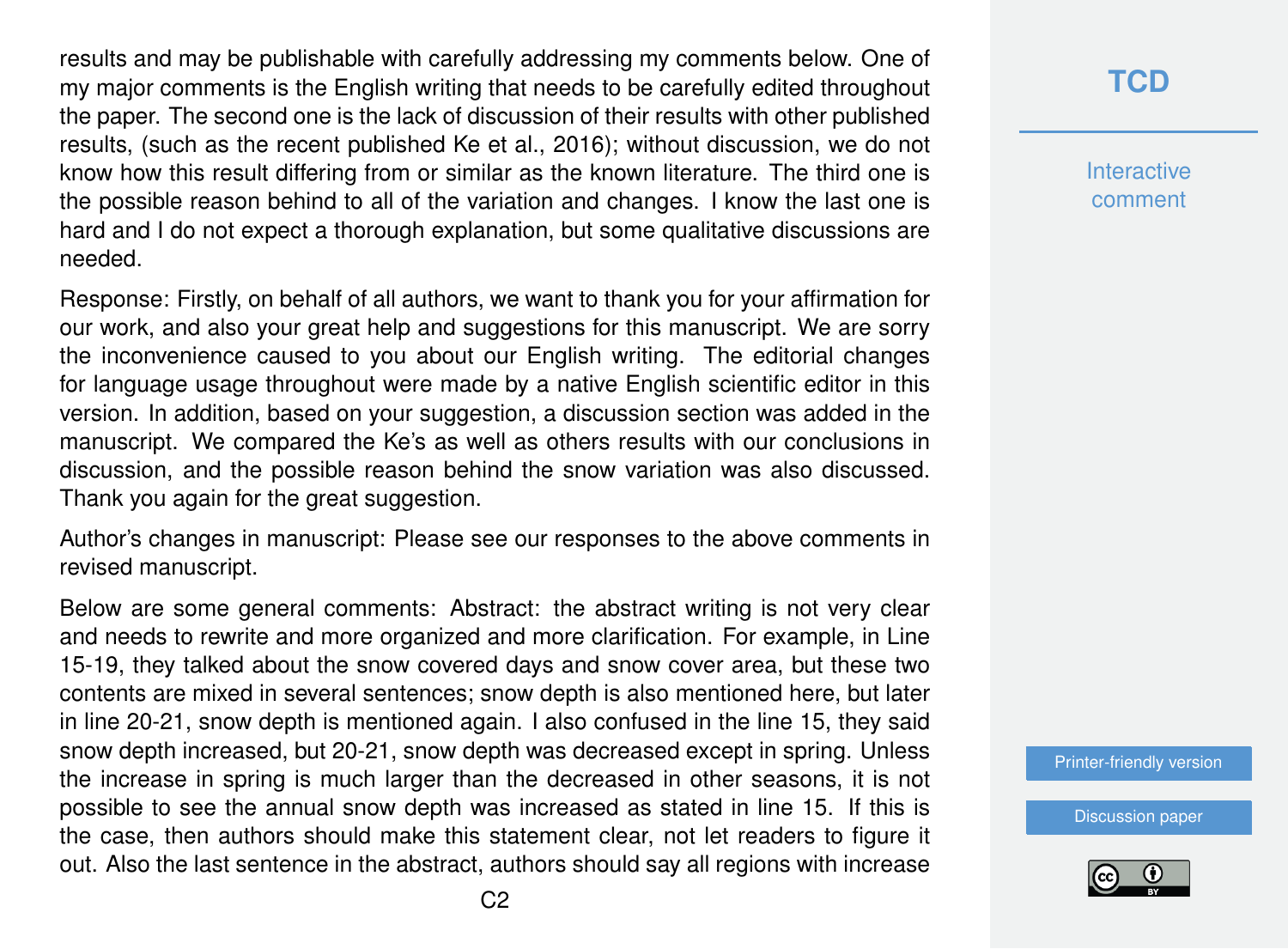together, then all regions with decrease together, not as did here. Also it is not clear in the last sentence, snow cover means snow cover area, days, or depth?

Response: We rewrote the Abstract based on your suggestion. Thanks.

Author's changes in manuscript: Abstract. By combining optical remote sensing snow cover products with passive microwave remote sensing snow depth (SD) data, we produced a MODIS cloudless binary snow cover product and a 500 m spatial resolution downscaling snow depth product. The temporal and spatial variations of snow cover from December 2000 to November 2014 in China were analyzed. The results indicate that over the past 14 years, 1) the perennial average annual snow-covered area (SCA) in China has been 11.3% over the entire year and 27% during the winter. The average SCA during the summer and winter decreased, whereas the average SCA during the spring and fall increased, and the overall average annual SCA did not change significantly. 2) The snow-covered days (SCDs) during the winter, spring, and fall all increased, whereas they decreased during the summer, and the annual SCDs increased. 3) The average SD during the winter, summer, and fall decreased, the average SD during the spring increased, and the overall average SD increased over the past decade. 4) The spatial distributions of the areas of increase and decrease average annual SD were highly consistent with those of the annual SCDs, and were also consistent with the variations in each season. 5) The regional differences in the variation of snow cover in China were significant. The SCD and SD increased significantly in South and Northeast China, decreased significantly in northern Xinjiang Province. The SCD and SD increased on the southwest edge and in the southeast part of the Tibetan Plateau, whereas it decreased in the north and northwest regions.

1. Introduction: the part should be more focused on the topic of study and does not need to include everything that does not link to the topic of snow cover change in China. From 52 to 92, authors list many snow cover studies, I don't think it make sense, you should only mention the most relevant and should discuss in the end of the paper that how your results differ from, similar with or extent those studies, so your study is not

## **[TCD](http://www.the-cryosphere-discuss.net/)**

**Interactive** comment

[Printer-friendly version](http://www.the-cryosphere-discuss.net/tc-2016-124/tc-2016-124-AC1-print.pdf)

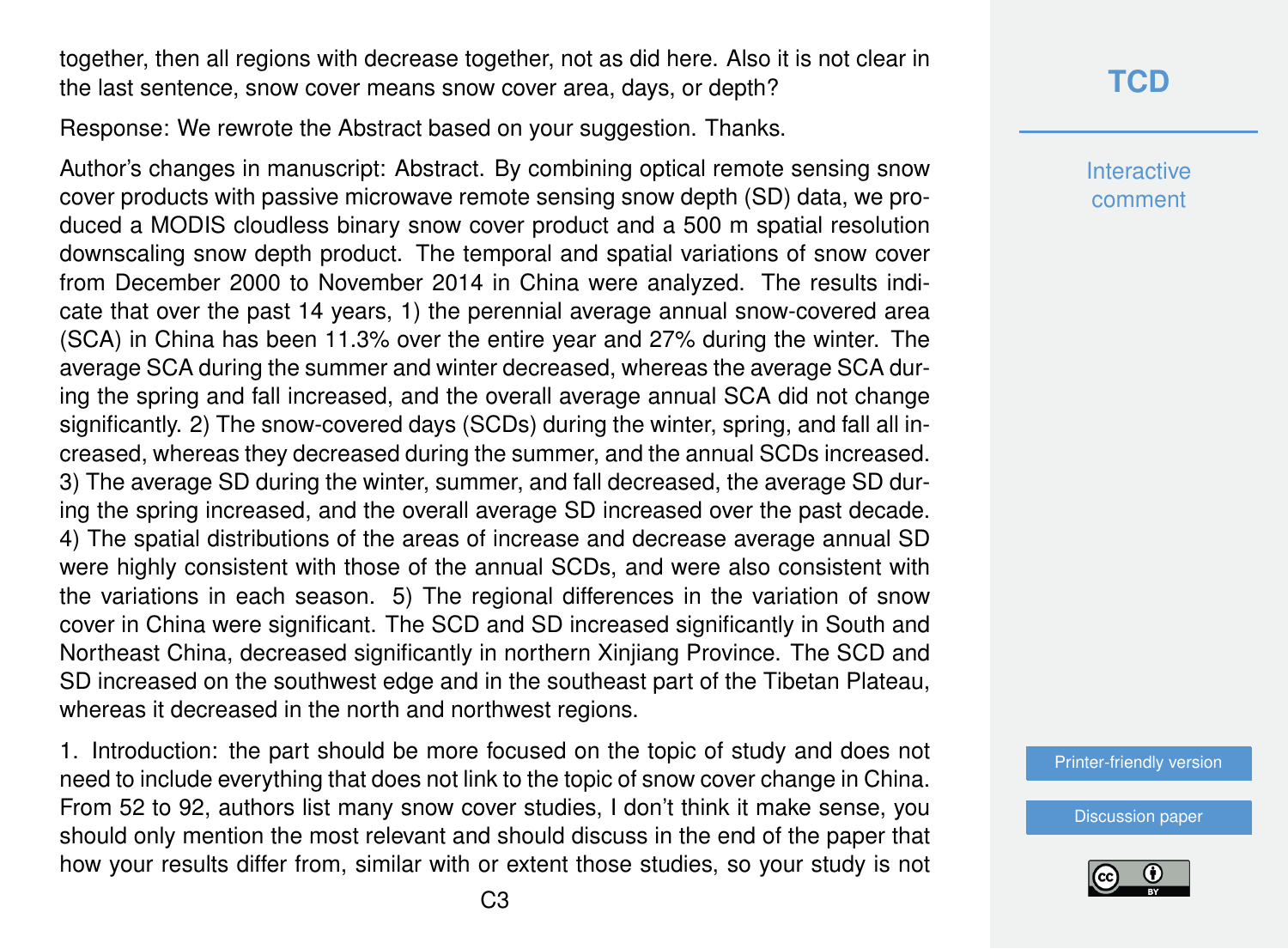just a study, but a significant addition to the current literature.

Response: We revised introduction part based on your comments, Thanks. First, the references focused on the snow cover change in China were moved in discussion part, which as a basis to compare with our results. Second, the origin introduction of the study area was also moved in Introduction, to emphasis the important of this study. Author's changes in manuscript: 1 Introduction. Snow cover is closely related to human lives, and it has both positive and negative effects (Liang et al., 2004). High and mid-latitude regions contain abundant snow cover and glacial resources, which are the source regions for many rivers (Zhang et al., 2002). Snowmelt runoff can make up more than 50% of the total discharge of many drainage basins (Seidel and Martinec, 2004). Snow cover is an important resource for industrial, agricultural, and domestic water use. Especially in arid and semi-arid regions, the development of agricultural irrigation and animal husbandry relies on the melting of snow cover (Pulliainen, 2006; Li, 2001). Winter water deficiencies can easily cause droughts (Cezar Kongoli et al., 2012). On the other hand, flood disasters caused by melting snow cover and snow disasters such as avalanches, glacial landslides, and snowdrifts are also common (Gao et al., 2008; Liu et al., 2011; Shen et al., 2013). Rising temperatures due to global warming rapidly change the snow cover conditions in seasonal snow-covered regions, which has led to accelerated melting of most ice sheets and permanent snow covers (Yao et al., 2012), increasing snowline elevations (Chen, 2014), decreasing wetland areas, and the reallocation of precipitation, which has further led to frequent floods and snow disasters (Lee et al., 2013; Wang et al., 2013). Global warming is an indisputable fact. Rising temperature will strongly affect alpine and polar snow cover (IPCC, 2013). The variation of global and regional snow covers greatly affects the use of snow resources by humanity, and the feedback mechanism of albedo further affects climate (Bloch, 1964; Robinson, 1997; Nolin and Stoeve, 1997). Several studies have indicated that the snow cover in the alpine regions in China affect the atmospheric circulation and weather systems in East Asia and further affect the climate in China (Qian et al., 2003; Zhao et al., 2007). Alpine snow cover has important implications for hydrology, climate, and the ecologi-

#### **[TCD](http://www.the-cryosphere-discuss.net/)**

**Interactive** comment

[Printer-friendly version](http://www.the-cryosphere-discuss.net/tc-2016-124/tc-2016-124-AC1-print.pdf)

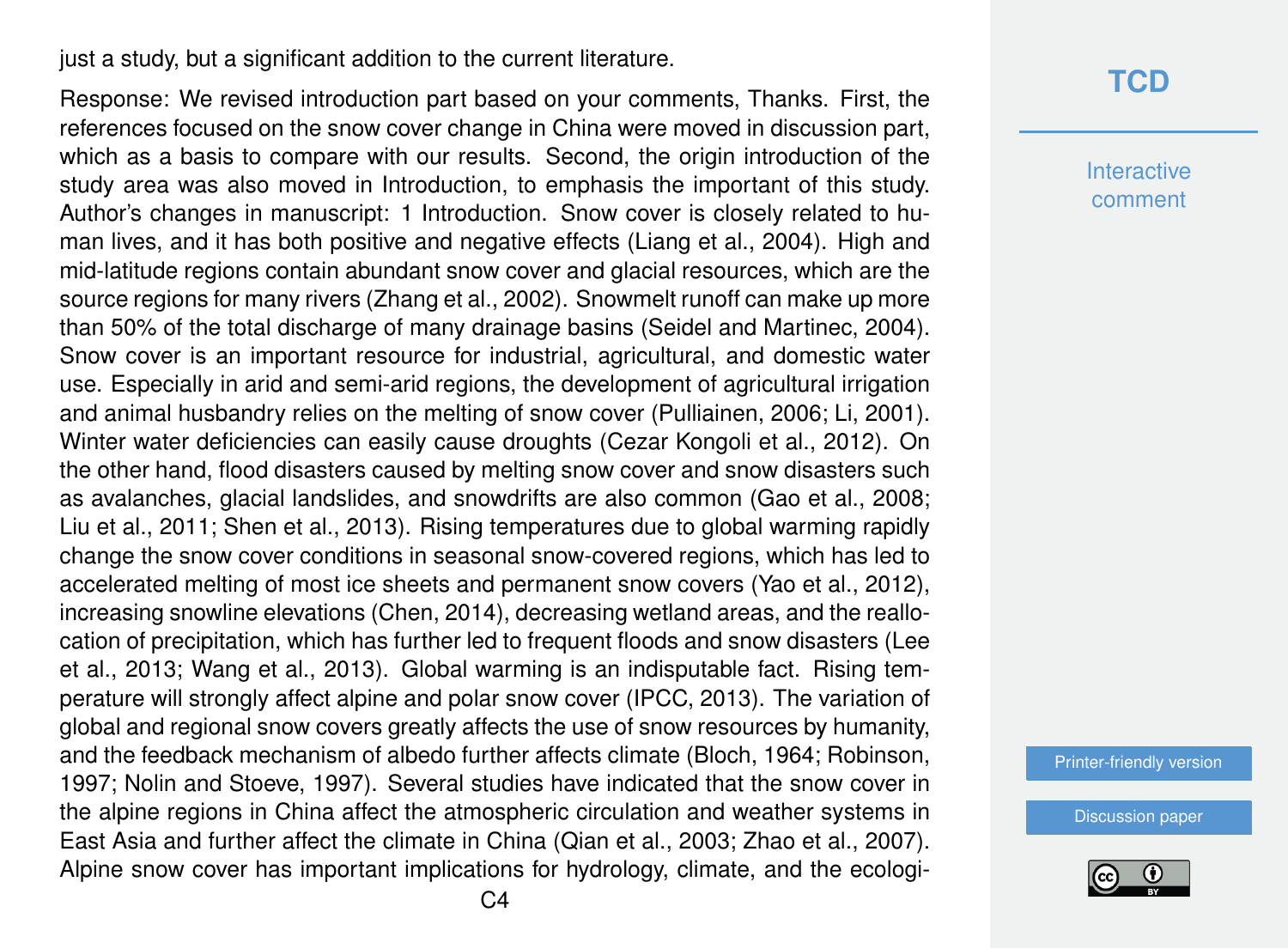cal environment (Chen and Liu, 2000; Hahn and Shula, 1976). China is large, and its snow-covered regions are widely distributed geographically. North Xinjiang, Northeast China-Inner Mongolia, and the Tibetan Plateau are the 3 major regions with seasonal snow cover in China (Wang et al., 2009). They are also the major pasturing regions. Winter and spring snowfalls are the major water resources in north Xinjiang and the Tibetan Plateau (Pei et al., 2008; Chen et al., 1991; Wang et al., 2014). Heavy snowfall can also cause severe snow disasters and large numbers of livestock deaths (Liu et al., 2008; Chen et al., 1996). Floods caused by melting snow cover also frequently occur in the spring, severely limit the development of grassland animal husbandry and affect the safety of human lives (Shen et al., 2013). Therefore, accurate acquisition of snow-covered area (SCA) and SD information is significant for understanding climate change and the hydrological cycle, conducting water resource surveys, and preventing and forecasting snow disasters in China. Recent studies of the distribution and variation of snow cover in China have progressed greatly, but they have mainly focused on the Tibetan Plateau, Xinjiang, and Northeast China (Chen and Li, 2011). Furthermore, the results from different snow cover datasets are slightly different, and the snow cover variations in different regions are also different. MODIS data, which have high spatial and temporal resolution, have been widely used in the remote sensing fields of ecology, atmospheric science, and hydrology. However, clouds strongly interfere with optical sensors. Hence, we cannot directly use snow cover products acquired by optical sensors to effectively quantify SCA. Passive microwaves can penetrate clouds and are not affected by weather. However, the coarse resolution of passive microwave products greatly limits the accuracy of regional snow cover monitoring. Therefore, cloud removal and downscaling are effective approaches for enhancing the accuracy of snow cover monitoring using optical and passive microwave products, respectively. This study used the MODIS daily snow cover product and passive microwave SD data to produce a daily cloudless SCA product and a downscaled SD product with a 500 m spatial resolution. The integrated daily snow products are used to analyze the temporal and spatial variations of the snow cover in China from December 2000 to November

#### **[TCD](http://www.the-cryosphere-discuss.net/)**

**Interactive** comment

[Printer-friendly version](http://www.the-cryosphere-discuss.net/tc-2016-124/tc-2016-124-AC1-print.pdf)

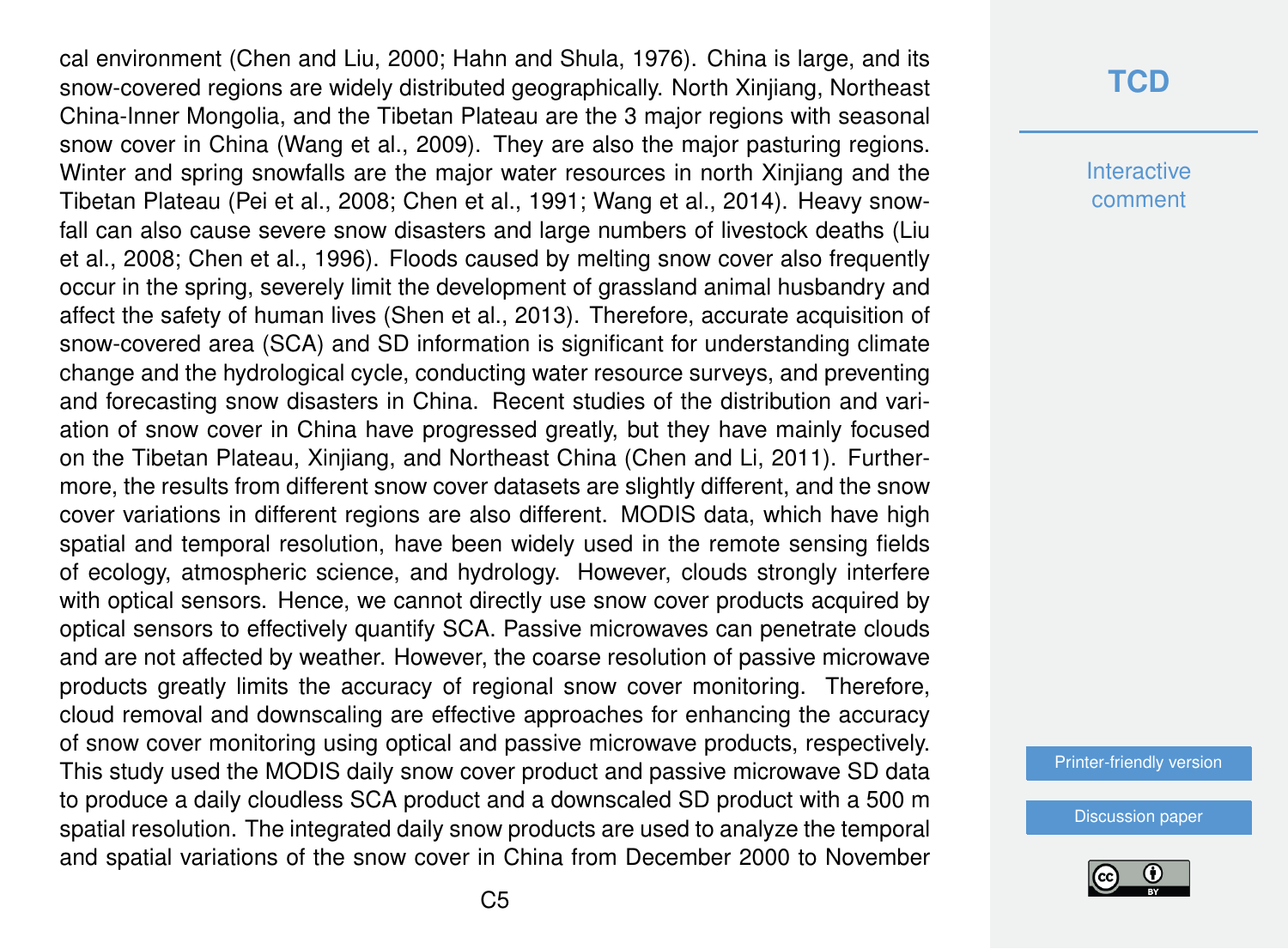2014 and quantitatively evaluate the variation of SCA, snow-covered days (SCDs), and average SD to provide a basis for further understanding the interaction between climate and snow cover under the background of globe warming in China.

2.1 study area: you include "why your study is important" here, but you do not need to repeat here again and it should be in the introduction. It is clear based on the figure 1, you should basically talk more about the elevation distribution, a little bit about the population distribution and economy, etc: : :

Response: Did as you suggested. We moved this paragraph in the introduction, and rewrote the study area based on your suggestion. Thanks a lot. Author's changes in manuscript: 2.1 Study area. China has a large area and a large population. Its relief is high in the west and low in the east. Mountains, plateaus, and hills account for approximately 67% of the land area, and basins and plains account for approximately 33%. The mountains are mostly oriented east-west and northeast-southwest, including the Altun Mountains, Tianshan, Kunlun, Karakoram, Himalaya, Yinshan, Qinling, Nanling, Daxing'anling, Changbaishan, Taihang, Wuyi, Taiwan, and Hengduan. The Tibetan Plateau, which has an average elevation of more than 4000 m, is located to the west and is known as the "Roof of the World". Mount Everest is 8844.43 m tall and is the highest mountain in the world. To the north and east, Inner Mongolia, the Xinjiang area, the Loess Plateau, the Sichuan Basin, and the Yunnan-Guizhou Plateau are second-stage terrains of China. The region from east of the Daxing'anling-Taihang-Wushan-Wuling-Xuefeng Mountains to the shoreline mostly contains third-stage terrains composed of plains and hills with an average elevation of less than 1000 m. The multi-year stable snow cover is mainly distributed in the Tibetan Plateau, Northeast China and Inner Mongolia, and northern Xinjiang and covers a total area of 4,200,000 km2. This snow cover forms the major reservoirs for the seasonal snow-cover water resources in China (Li et al., 1983).

3. Results: The current organization is very confusing and not easy to follow. You should reorganize the content into: snow covered days, snow covered area, snow **[TCD](http://www.the-cryosphere-discuss.net/)**

**Interactive** comment

[Printer-friendly version](http://www.the-cryosphere-discuss.net/tc-2016-124/tc-2016-124-AC1-print.pdf)

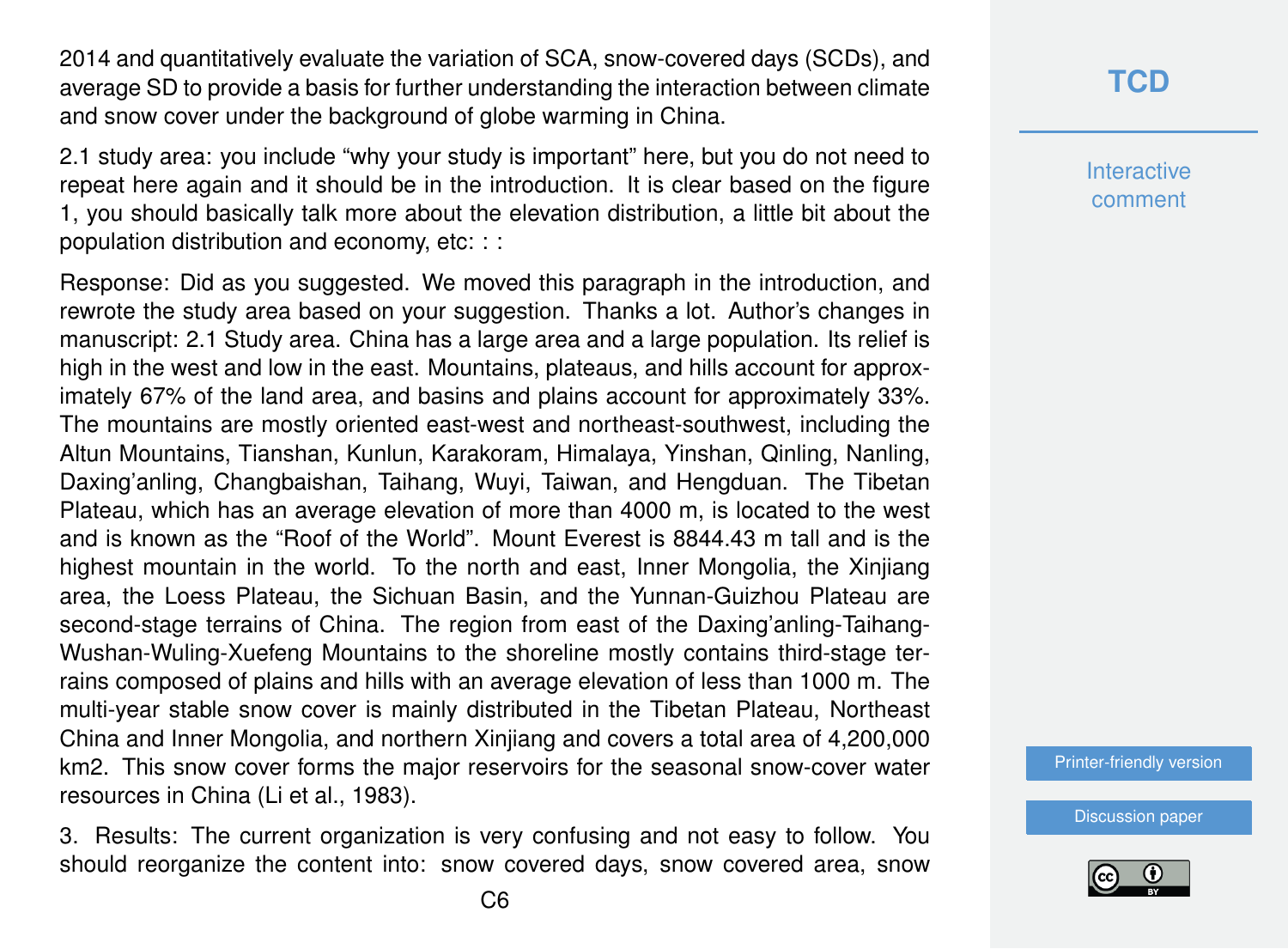depth. One at a time, not mixing them together.

Response: We re-organized the Results as you suggested. The SCA, SCD, and the SD were separated as three parts of results in the revised manuscript. We fully agreed with your suggestion, thanks a lot. Author's changes in manuscript: The structure of the revised manuscript is as follows: 1 Introduction 2 Materials and Methods 2.1 Study area 2.2 Remote sensing snow products 2.3 Cloud removal and downscaling algorithms 2.4 Analysis of the snow cover variation 3 Results 3.1 Snow-Covered Area 3.2 Snow-Covered Days 3.3 Snow Depth 4 Discussion 5 Conclusion

4. You need a discussion section, to put your results in the big picture of literature, how your results differ from, similar as, or extent in certain degree of the current literature. You also need to include a paragraph on the possible explanations to the observed change, difference, or extension.

Response: A discussion section was added this time. Author's changes in manuscript: 4 Discussions Snow cover is widely distributed in China. Researchers have conducted numerous studies on the variation of the snow cover in China using remote-sensing snow cover data from various satellites. By combining the MODIS Terra and Aqua snow cover data, Liu et al. (2012) studied the spatial stability of the three major snowcovered regions in China for 2001–2010 and analyzed the characteristics of the seasonal and annual snow cover variations. The results indicated that the snow cover stabilities in the three major snow-covered regions were in the order of Xingjiang > Northeast China-Inner Mongolia > Tibetan Plateau. The stable SCA in China did not change significantly. Wang et al. (2012) used combined MODIS and AMSR-E data to obtain a cloudless snow cover product and analyzed the temporal and spatial distributions of the snow cover in the arid regions in China for 2002–2009. The results indicated that the SCA in the stable snow-covered regions did not change significantly, whereas the unstable snow-covered regions had large annual variations in the SCA. The results of this study indicated that the average annual SCA did not change significantly. The stable snow-covered regions in China (60  $<$  SCD  $<$  350) were primarily **[TCD](http://www.the-cryosphere-discuss.net/)**

**Interactive** comment

[Printer-friendly version](http://www.the-cryosphere-discuss.net/tc-2016-124/tc-2016-124-AC1-print.pdf)

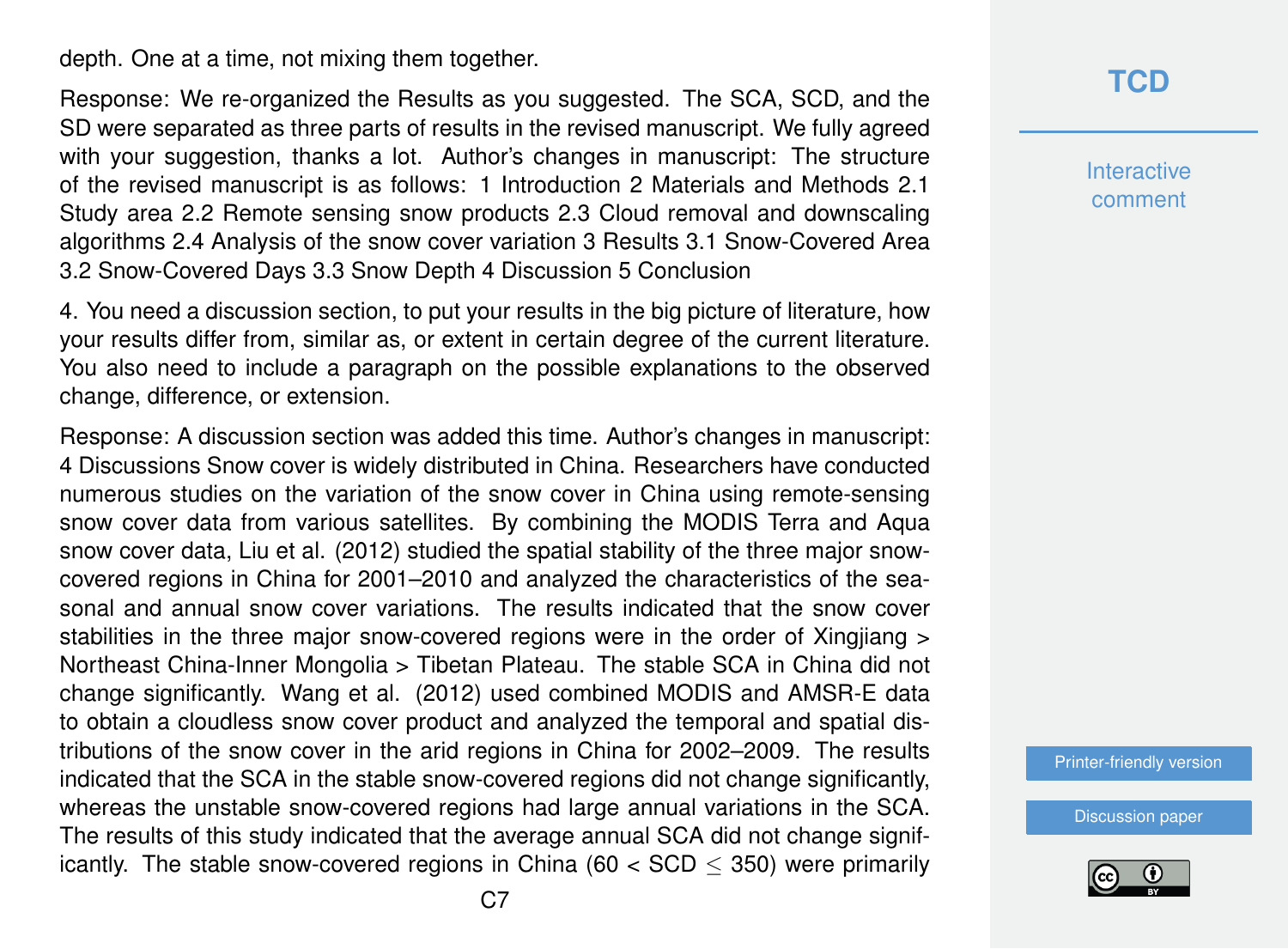located in Northeast China-Inner Mongolia, north Xinjiang, and the high mountains in the Tibetan Plateau, and the stable snow area did not change significantly during 2001-2014. Che et al. (2005) used the SD data that were inverted from SSM/I passive microwave data to analyze the snow cover distribution and variations in China for 1993– 2002. The results indicated that the snow cover reservoir in China did not increase or decrease significantly over that ten-year period. The winter snow cover reservoir was mainly located in the three major stable snow-covered regions of Xinjiang, the Tibetan Plateau, and Northeast China. Dai et al. (2010) indicated that the number of SCDs and the SD in China increased between 1978 and 2005. The western Tibetan Plateau was a sensitive region with an abnormal variation in SCDs, whereas north Xinjiang, the mountainous regions in Northeast China and the east-central Tibetan Plateau were sensitive regions with abnormal SD variations. Dou et al. (2010) used the MODIS snow cover product to study the Tianshan Mountains in China, and indicated that the SCA in the Tianshan Mountains increased slightly; the increase was especially significant in the winter. Furthermore, the snow cover decreased in the regions at with elevation of ≥ 4000 m and increased in the regions with elevation of < 4000 m. This study found similar results, but the significant increase in SCDs was observed in the spring, not in the winter. Wang et al. (2015) used the MODIS cloudless synthesized snow cover product to further study the Tibetan Plateau and showed that the maximum SCDs and the perennial SCA in the plateau region decreased, the SCA increased, and the variations in temperature and precipitation significantly affected the plateau snow cover. The study by Basang et al. (2012) on the variation of snow cover in Tibet indicated that from 1980 to 2009, the SCDs and maximum SD in Tibet decreased. The decrease was very significant after the start of the 21th century. The variations were slightly different in different seasons, and the results observed by different remote-sensing satellites were also different. The NOAA data showed that the snow cover decreased during the winter and summer and increased during the spring and fall. The MODIS data showed that the snow cover decreased during the summer, spring, and winter, and only increased during the fall. Our study showed that over the past 14 years, the SCDs

#### **[TCD](http://www.the-cryosphere-discuss.net/)**

**Interactive** comment

[Printer-friendly version](http://www.the-cryosphere-discuss.net/tc-2016-124/tc-2016-124-AC1-print.pdf)

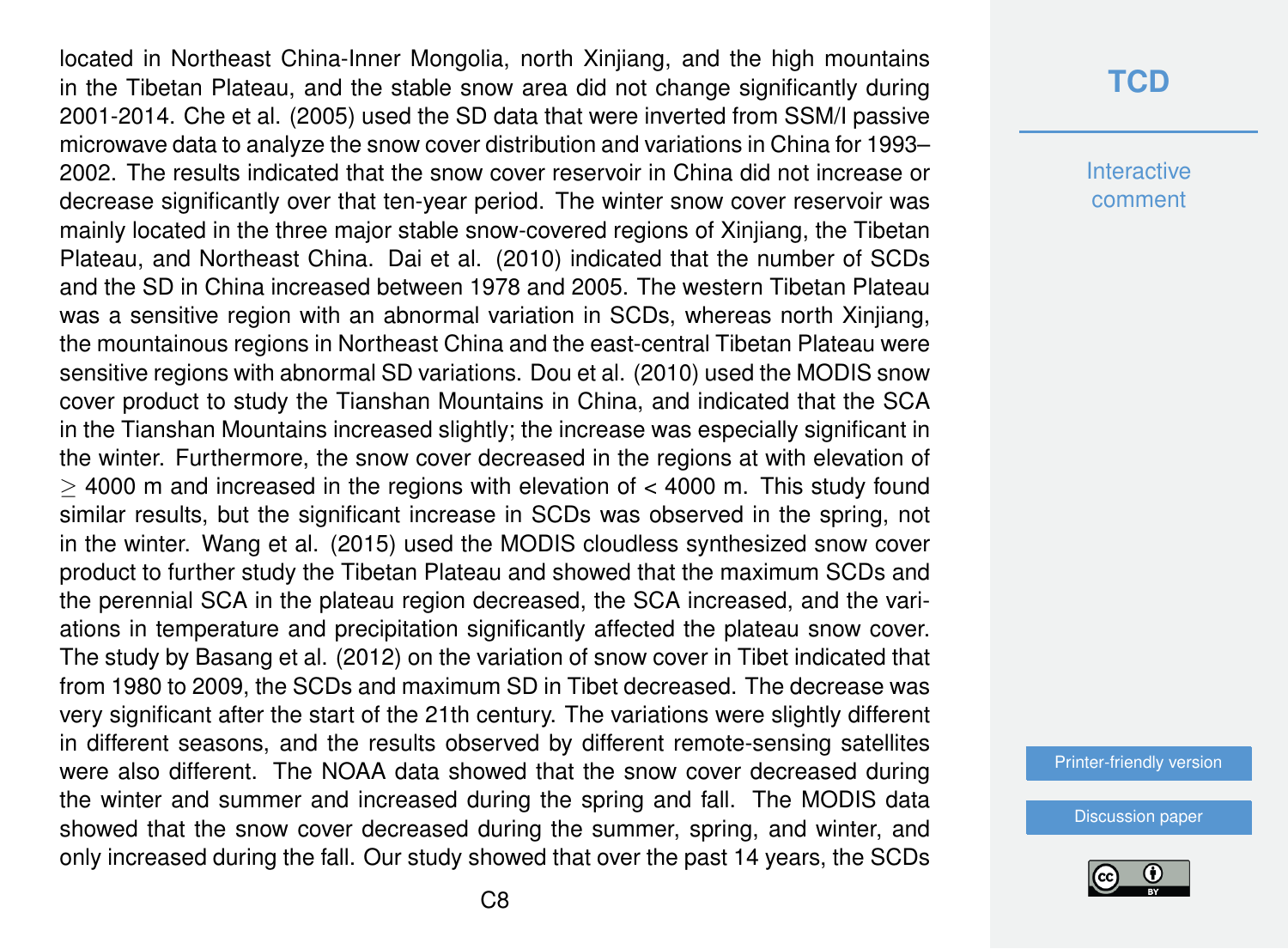and SD decreased primarily in the hinterlands of the Tibetan Plateau, and increased in the southwest and southeast margins of the Tibetan Plateau. Studies based on long time series of observations by ground stations have indicated that the number of SCDs and the SD in Northeast China increased every year (Chen and Li, 2011; Yan et al., 2015; Ke et al., 2016), which is consistent with our results for Northeast China over the past 14 years. The response of snow cover to global climate change has always been a popular topic among researchers in China and abroad. Aided by hightemporal-resolution optical and passive microwave remote-sensing data, researchers can simply and rapidly monitor the dynamic changes of snow cover over long periods of time. Previous studies have indicated that low-elevation regions were susceptible to the influence of precipitation, whereas high-elevation regions were more susceptible to the influence of temperature (Xu et al., 2007). As temperatures rise, precipitation increases, which leads to accelerations of snow melting rates in high-elevation regions and a decrease in the SCA. However, this pattern causes more moisture to participate in the atmospheric water cycle, which increases the precipitation in low-elevation regions and further increases the SCA. Thus, the snow cover increased significantly in South and Northeast China, and increased on the southwest margin and in the southeast region of the Tibetan Plateau, whereas the SCA in the north and northwest parts of the Tibetan Plateau generally decreased. However, Hu et al. (2013) indicated that the snow cover in north Xinjiang exhibited a good negative correlation with temperature but an insignificant correlation with precipitation. Therefore, the snow cover in Xinjiang has decreased overall with global warming.

The paper needs a thorough English edits and I only catch a few below and will do a detailed comments after the first revision. Line13, change "for December : : :" to "from the period of December: : :" L14, change "the snow cover" to "snow cover" L15, change "indicated" to "indicate" L140, by Dr. Huang, should be replace by "by Huang et al. 2014", L147, change "continent" to "land" L151-157, the equation is not clear, SDsp, what sp means here? The equation only give the annual snow depth for each snow pixel, right? Then make it clear here. figures 4-8, captions, remove the "analysis

#### **[TCD](http://www.the-cryosphere-discuss.net/)**

**Interactive** comment

[Printer-friendly version](http://www.the-cryosphere-discuss.net/tc-2016-124/tc-2016-124-AC1-print.pdf)